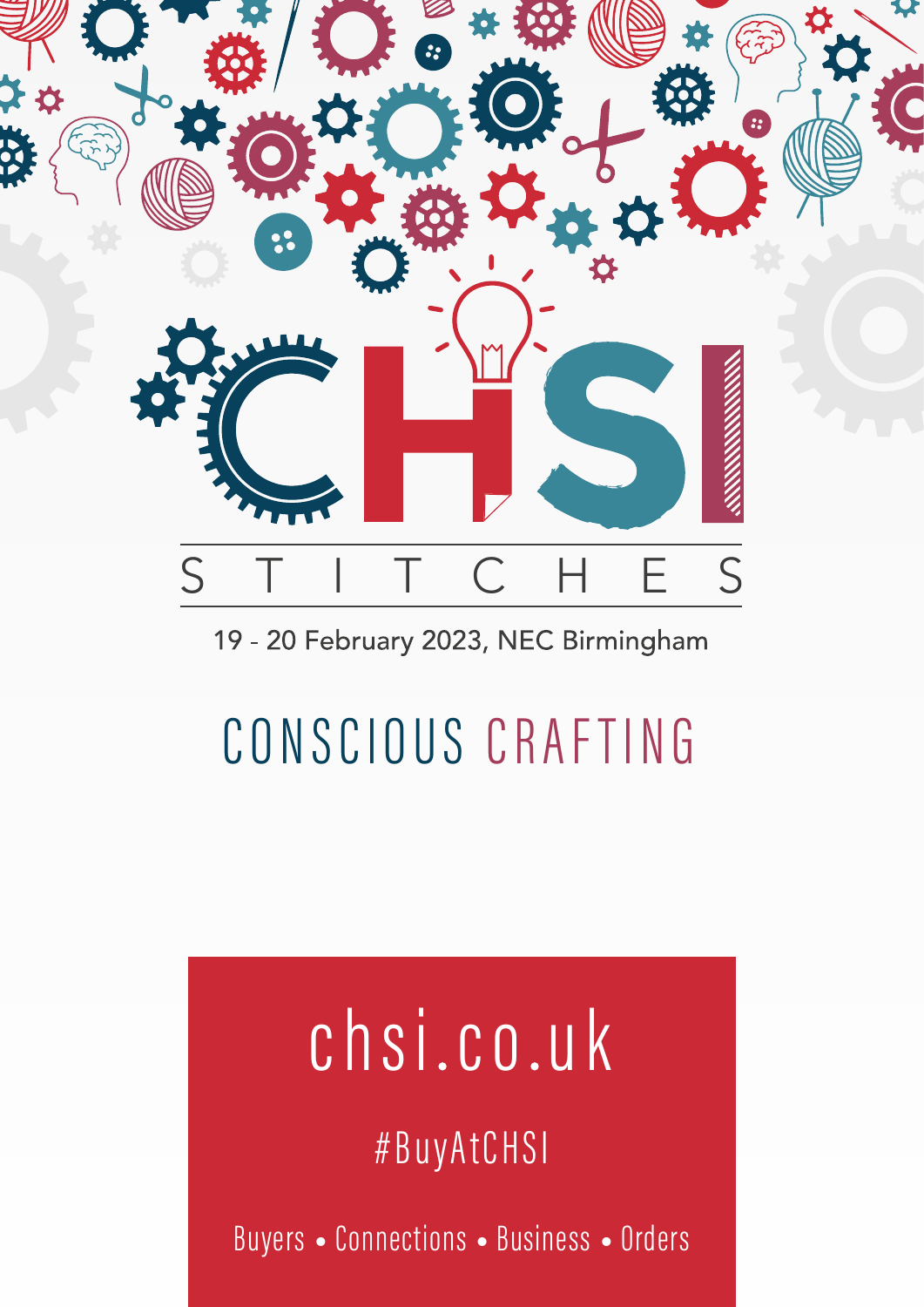

# What is CHSI STITCHES?

### CHSI Stitches is the UK's trade show for the creative craft industry.

For over 40 years, the show has occupied an unrivalled position in the UK as the meeting point for world leading suppliers and industry buyers.

# Why exhibit?

The UK craft industry consists of 19.6million crafters with a further potential 7.9million, with the industry seeing considerable growth over the past few years.

CHSI Stitches brings together purchase ready buyers from high street retailers, department stores, independents, multiples, online retailers and garden centres.

## Who are the buyers?

As the leading event in the industry calendar, CHSI Stitches attracts the largest number of UK craft industry buyers from leading retailers and independent business owners.

| $\equiv$<br>Amazon<br>Craft Barn<br><b>Bobbins</b><br>Argos British Red Cross                                                                                                                                                                                           | <b>Dawn Bibby Creations</b><br>tohn Lewis<br>Lakeside Needlecraft<br><b>Sewing Street</b><br><b>CO</b><br>Haberdasherdo<br>QVC<br><b>Island Fabrics</b><br>The Button Box Littlegems                                                                                                                                                                                                                                                                               |
|-------------------------------------------------------------------------------------------------------------------------------------------------------------------------------------------------------------------------------------------------------------------------|--------------------------------------------------------------------------------------------------------------------------------------------------------------------------------------------------------------------------------------------------------------------------------------------------------------------------------------------------------------------------------------------------------------------------------------------------------------------|
| <b>Camelot Crafts</b><br><b>Crafters Companion</b><br>GMC<br>Debbie Shore Ltd<br><b>English Country Crafts</b><br><b>Create &amp; Craft</b><br>Gueterman<br>Habbykids<br>Gemporia Craft<br>Fabraholic<br>Oh Sew Crafty Ltd<br>The Knitting Network<br>Dannells Hochanda | <b>Fiskars UK</b><br>$\geq$ The Range<br>Knights Haberdashery<br><b>NWIC</b><br>Mark Warren Textiles<br><b>Material Needs</b><br>တ္ထ<br>Oxford Yarn<br>lexti<br>Kate Frazer Gown<br><b>TK Maxx</b><br>Minerva Fabrics<br>aboodle<br>$\bigcirc$<br>The Works<br>Children's Scrapstore<br><b>Wool Warehouse</b><br>Sew Unique<br>Toft<br>Sweet Vanilla<br>Simplicity<br><b>Textile Express</b><br>Papermilldirect<br>The Walt Disney Company<br><b>Willow Crafts</b> |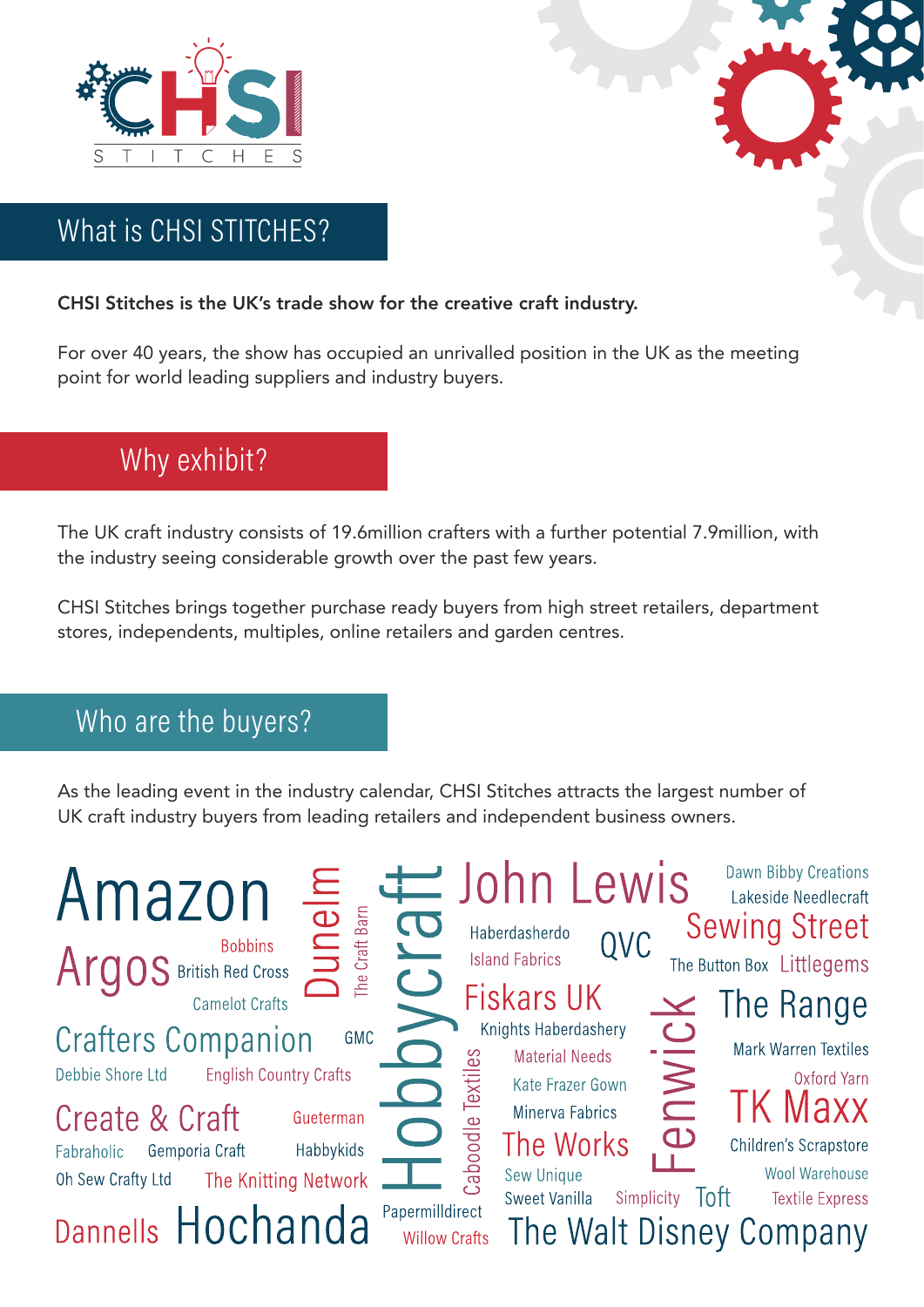

in numbers

1000's of Qualified Trade Buyers

95% of buyers have purchasing power

Over 50% of craft businesses represented

75% of visitors are owners/directors

A quarter of visitors have a budget upwards of £150k

81% of buyers are looking for sewing related products

67% of buyers are looking for papercraft products